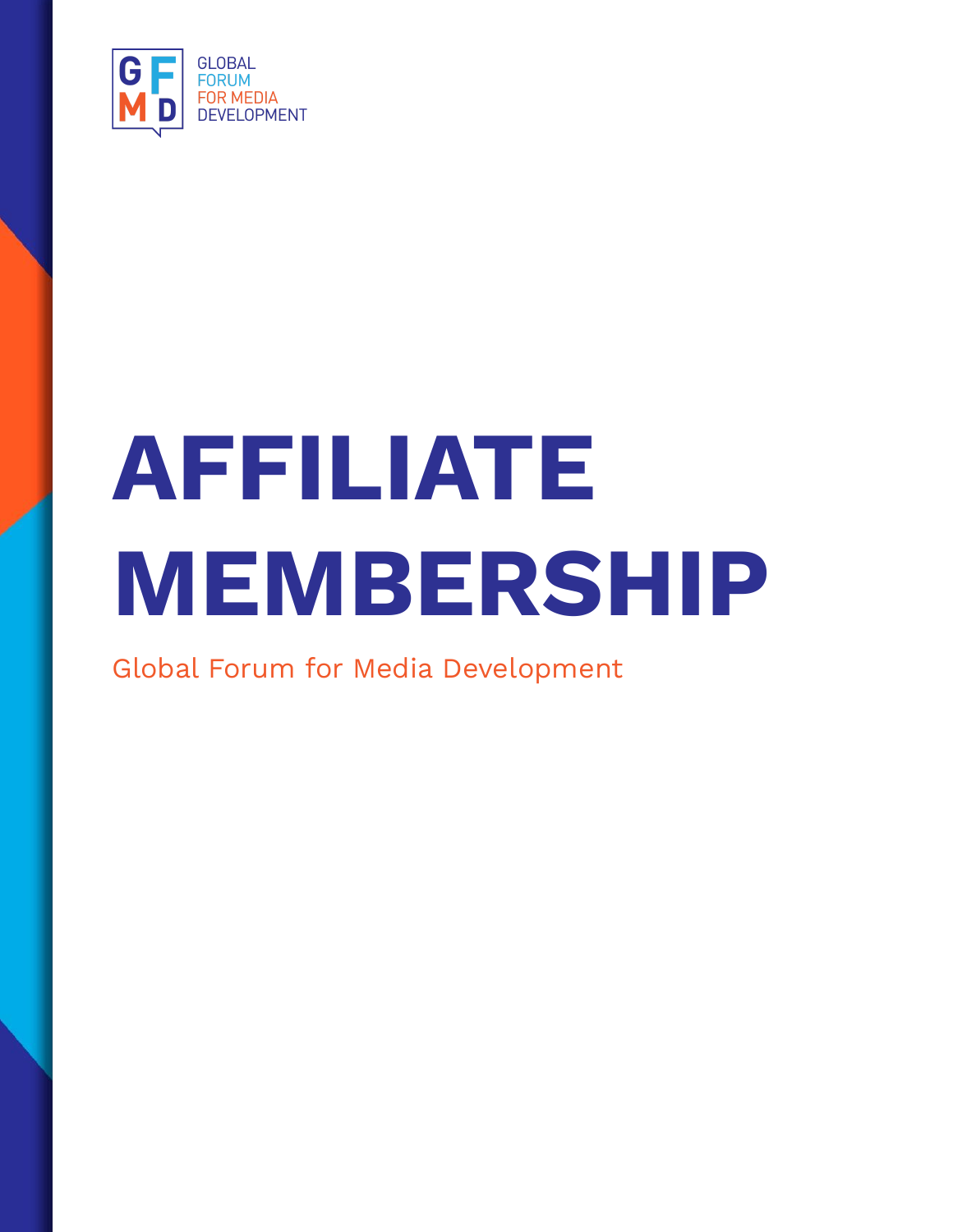#### **Who can be a GFMD Affiliate Member?**

Affiliate Membership in GFMD is open to journalism and media organisations, partners and grantees of GFMD general members and other organisations associated with existing GFMD members, whether general or affiliate, who have less than 250 employees and an annual turnover of less than €2 million.

## **What are the benefits of being an Affiliate Member?**

As a member, you and your organisation would be able to enjoy the benefits our network has to offer, including:

## **1. Policy and advocacy**

Our membership network helps members who want to participate in shaping the future of international media policy by avoiding lack of knowledge and resources, barriers of access and participation, and lack of credibility; and by enabling a long term, sustained engagement, visibility and access to policymakers that will result in long term benefits and value for organisations, their partners, and for the overall sector. These include:

- **Exchange knowledge on emerging issues in media development** through [GFMD](https://impact.gfmd.info/) [IMPACT](https://impact.gfmd.info/) - the International Media Policy and Advisory Centre. This initiative brings together key media development and journalism support stakeholders to ensure more effective (evidence-based & coordinated) and impactful (contextually tailored & oriented toward long-term, strategic goals) sector support.
- Engage in internet policy and governance while helping to **voice the concerns of the journalism and media development community** through the Dynamic [Coalition](https://groups.io/g/dc-sustainability) on the Sustainability of Journalism and News Media [\(DC-Sustainability\)](https://groups.io/g/dc-sustainability), an officially recognised Dynamic Coalition within the Internet Governance Forum (IGF).
- **Being part of a diverse global network** of all the major and minor actors in media development, local and regional media assistance groups, and the representatives of upcoming media sectors to share resources, calls for collaboration, search for partners, and find other relevant information directly with all other GFMD members.
- Obtain **representation at international fora**, including the United Nations, European Union, World Bank, Organisation for Economic Co-operation and Development (OECD), International Association for Media and Communication Research (IAMCR), Internet Governance Forum (IGF), and many more.

## **2. Capacity building**

Our membership network also helps members who want to increase their ability to successfully generate revenues from donors and international and local funders by resolving lack of capacity and access to opportunities, knowledge and funders; and by increasing visibility to donors,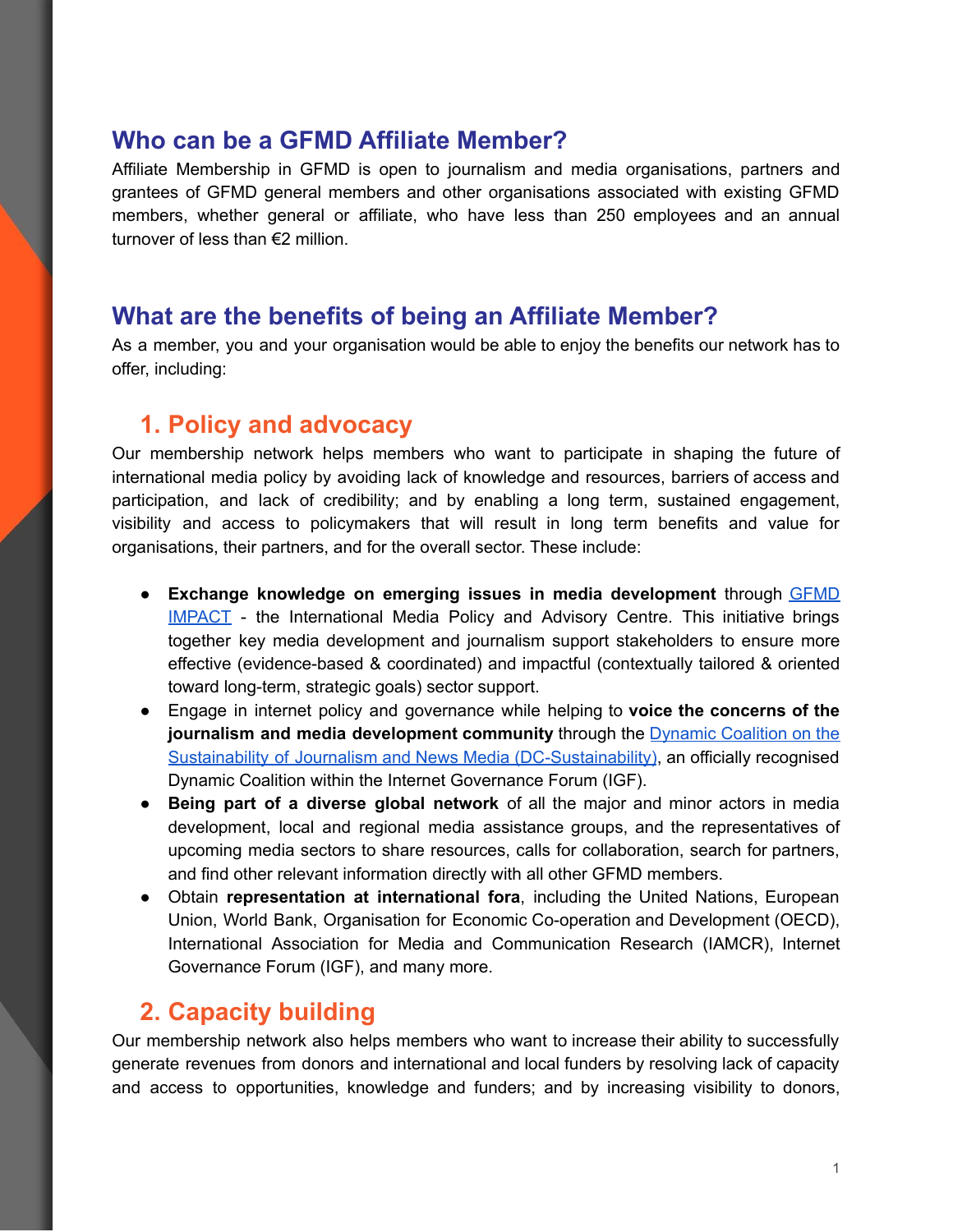access to timely information and access to funding opportunities. These include:

- Get insights into the **latest trends in funding** for media development and journalism support in the GFMD [Fundraising](https://fundraising-guide.gfmd.info/) Guide - a guide that provides insight into a variety of application models, takes you through the project design process, and helps you submit better - and ultimately more successful - funding proposals.
- Check your editorial policies and **be transparent about the inner workings of your craft** by becoming part of the [Journalism](https://www.journalismtrustinitiative.org/about) Trust Initiative - a compliance tool for journalism that makes your investment in ethics visible to the communities that you serve and to your business partners.GFMD members have free access to the JTI Campus - an online educational centre - and a 50% discount on subscription fees. (This discount is available exclusively to GFMD members. The 50% discount on fees is *in addition* to the potential reductions advertised for "Legal entities" on the pricing [section](https://www.journalismtrustinitiative.org/pricing) of the JTI [website](https://www.journalismtrustinitiative.org/pricing)).
- **Visibility** on the GFMD [website](https://gfmd.info/), social media platforms, periodic newsletters, and other general activities shared on our communication channels.
- **Expand your international horizons, search for partners and create synergies** by gaining access to the [GFMD-wide](https://groups.io/g/gfmd-members) mailing list, member-only activities and meetings, as well as networking events and meetups with our members, partners, and industry leaders.
- Receive **"Blue Tick" verification on Twitter** as part of our ongoing efforts to strengthen information ecosystems, promote the work of our members among digital platforms, and ensure the rich information our network produces can reach a wider audience.

Kindly note that GFMD Affiliate members **do not have the right to stand and vote in elections** to the GFMD Steering Committee, other Committees, and any matter that is put to a vote of the general membership.

**Networking** - We are an international network of over 100 journalism support and media development organisations working in around 50 countries.

**Visibility** - Our unique, neutral and trusted position allows us to bring together all the major actors in media development, local and regional media assistance groups, and the representatives of upcoming media sectors to reach a common understanding of needs and priorities.

**Credibility** - We are a democratically governed network, in which regional diversity, local expertise and autonomy of the members are deeply rooted principles.

**Policy and Advocacy** - We advocate for increased understanding, recognition and importance of journalism support and media development within international corporate, donor, and intergovernmental and philanthropic communities.